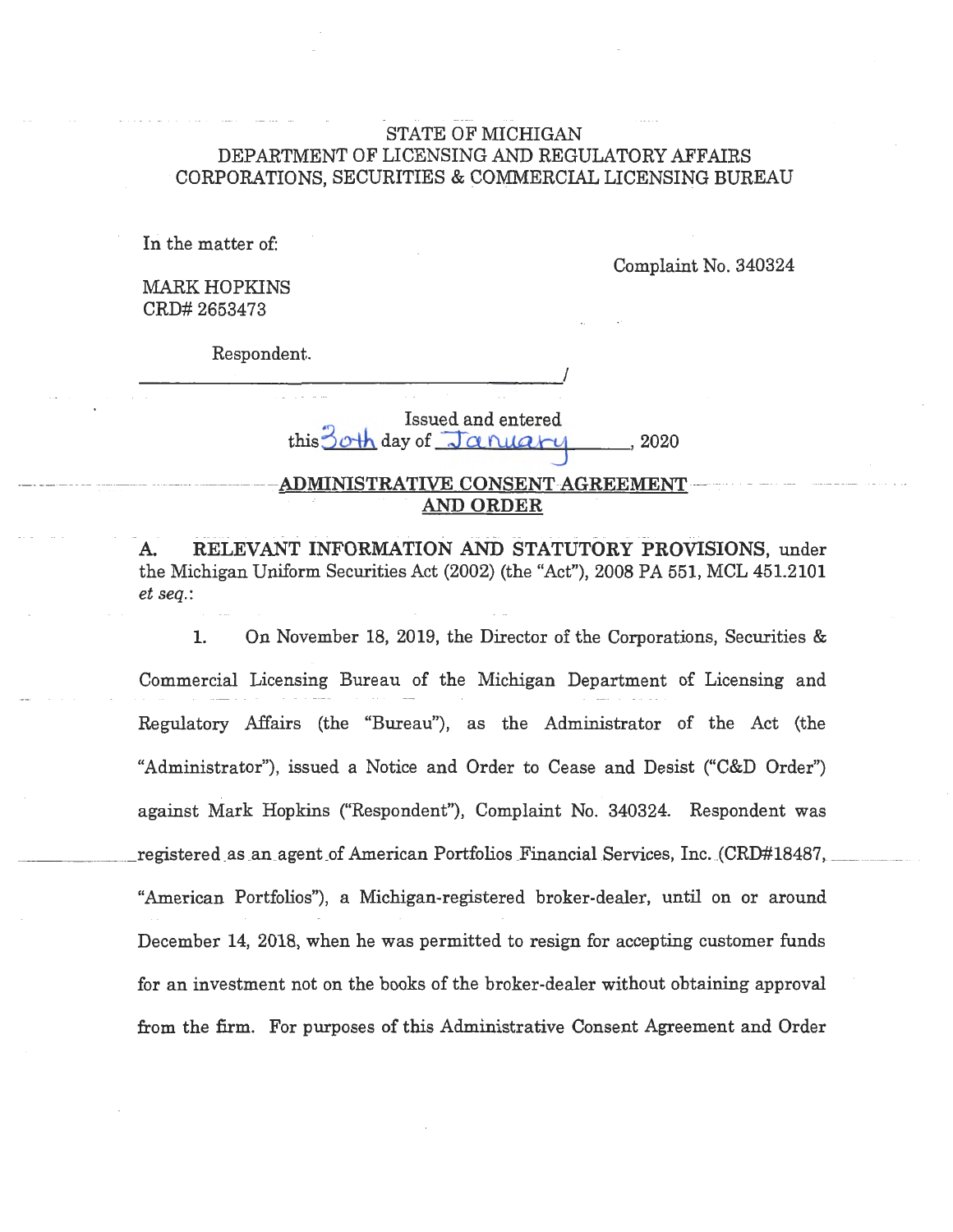("Consent Order"), Respondent and Bureau staff are referred to individually as a "Party" and collectively as the "Parties."

2. The C&D Order ordered Respondent to immediately cease and desist from violating the Act, specifically section 501 of the Act, MCL 451.2501, and further notified Respondent that the Administrator intended to impose a civil fine against him in the amount of \$10,000 under MCL 451.2604(4)(a).

3. The C&D Order was immediately effective pursuant to MCL 451.2604(2); however, Respondent, through counsel, timely requested an administrative hearing on the C&D Order under MCL 451.2604(2) and (3) (the "Hearing Request"). Thereafter, the Parties waived the 15-day statutory requirement to schedule a hearing and agreed to hold Respondent's Hearing Request in abeyance while negotiating possible resolution through this Consent Order.

4. As a result of negotiations, the Parties agree to and recommend that the Administrator order a settlement of this matter under the terms and conditions set forth in this Consent Order. Respondent was represented by, and had the advice of, legal counsel throughout the process of resolving the C&D Order through this Consent Order.

### **B.** AGREEMENT

The Parties agree to resolve the C&D Order under the following terms and conditions: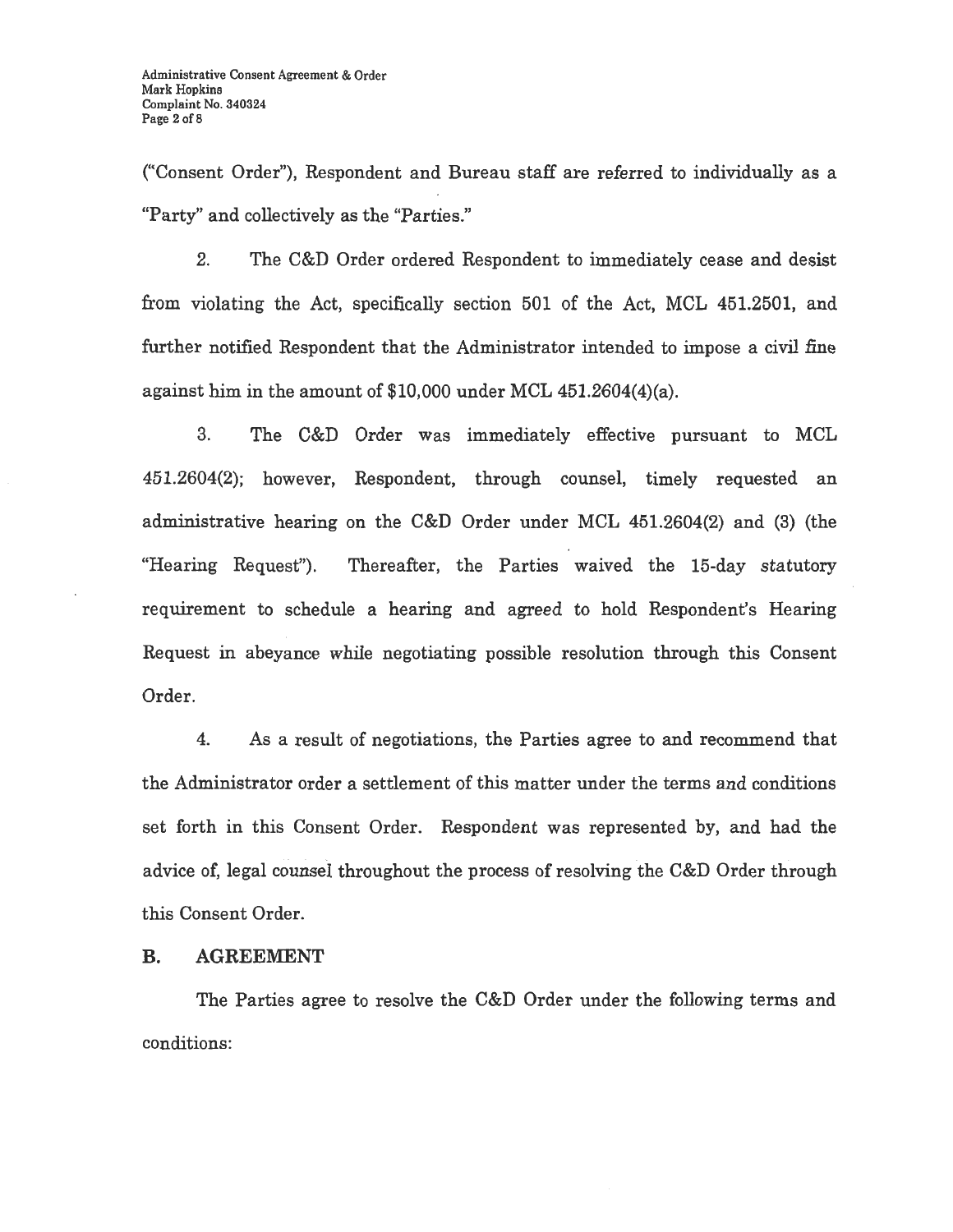1. Respondent admits that the findings of fact and the conclusions of law in the C&D Order are true.

2. Respondent agrees to pay the Bureau a reduced civil fine in the settlement amount of two thousand five hundred and 00/100 Dollars (\$2,500.00) (the "Reduced Civil Fine"). Respondent agrees to pay the Reduced Civil Fine within sixty (60) calendar days after the mailing date of this Consent Order, once entered. The Reduced Civil Fine must be paid by cashier's check or money order made payable to the "State of Michigan," contain identifying information (name and "Complaint No. 340324"), and be mailed to the Bureau at the following address:

Corporations, Securities & Commercial Licensing Bureau Securities & Audit Division - Final Order Monitoring P.O. Box 30018 Lansing, MI 48909

If any portion of the Reduced Civil Fine is overdue, the Administrator may refer it to the Michigan Department of Treasury for collection action against Respondent. In addition, and consistent with Paragraph B.12. below, the Administrator reserves the right to take other available legal action to enforce payment of and collect the Reduced Civil Fine.

3. Following entry of the attached Order, the Bureau will file a Form U6 reflecting the Parties' resolution of the C&D Order under this Consent Order. The Bureau will also report and publish this Consent Order according to its current policy, as follows:

This Consent Order is a public record required to be published and made available to the public, consistent with section 11 of the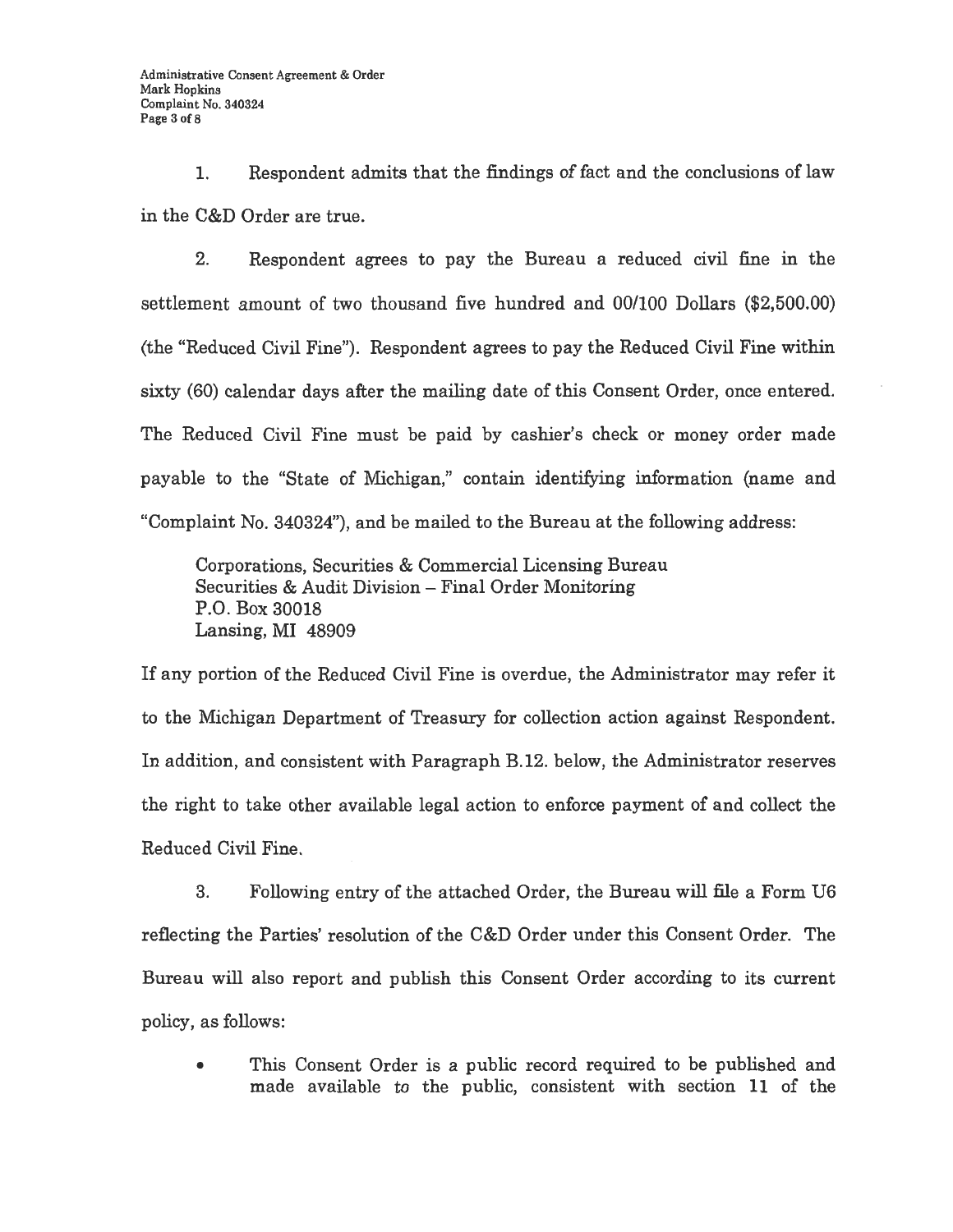Michigan Freedom of Information Act, MCL 15.241. The Bureau will publish this Consent Order consistent with its current policy, whereby copies of orders issued under the Act are posted to the Bureau's website and a summary of order content is included in monthly disciplinary action reports separately published on the Bureau's website.

4. Notwithstanding the potential application of MCL 451.2412(9), this Consent Order expressly preserves the Bureau's and Administrator's ability to rely on and assert, in any future proceeding under the Act, all activities, conduct, and alleged Act violations by Respondent contained in or relating to the C&D Order.

5. The Parties agree that this Consent Order resolves only Respondent's activities, conduct, and alleged Act violations contained in the C&D Order, but it does not address or resolve any other activities, conduct, or potential Act violations engaged in by Respondent not expressly contained in the C&D Order or occurring after the date this Consent Order is entered.

6. Respondent agrees that, effective upon entry of this Consent Order, his Hearing Request is automatically revoked without further action by the Parties.

7. Respondent agrees to cooperate with the Bureau and comply with any reasonable investigative demands made by the Bureau in the future for purposes of ensuring compliance with this Consent Order or the Act.

8. Respondent acknowledges and agrees that: (a) the Administrator has jurisdiction and authority to enter this Consent Order; (b) the Administrator may enter this Consent Order without any further notice to Respondent; and (c) upon entry of this Consent Order, it is final and binding, and Respondent waives any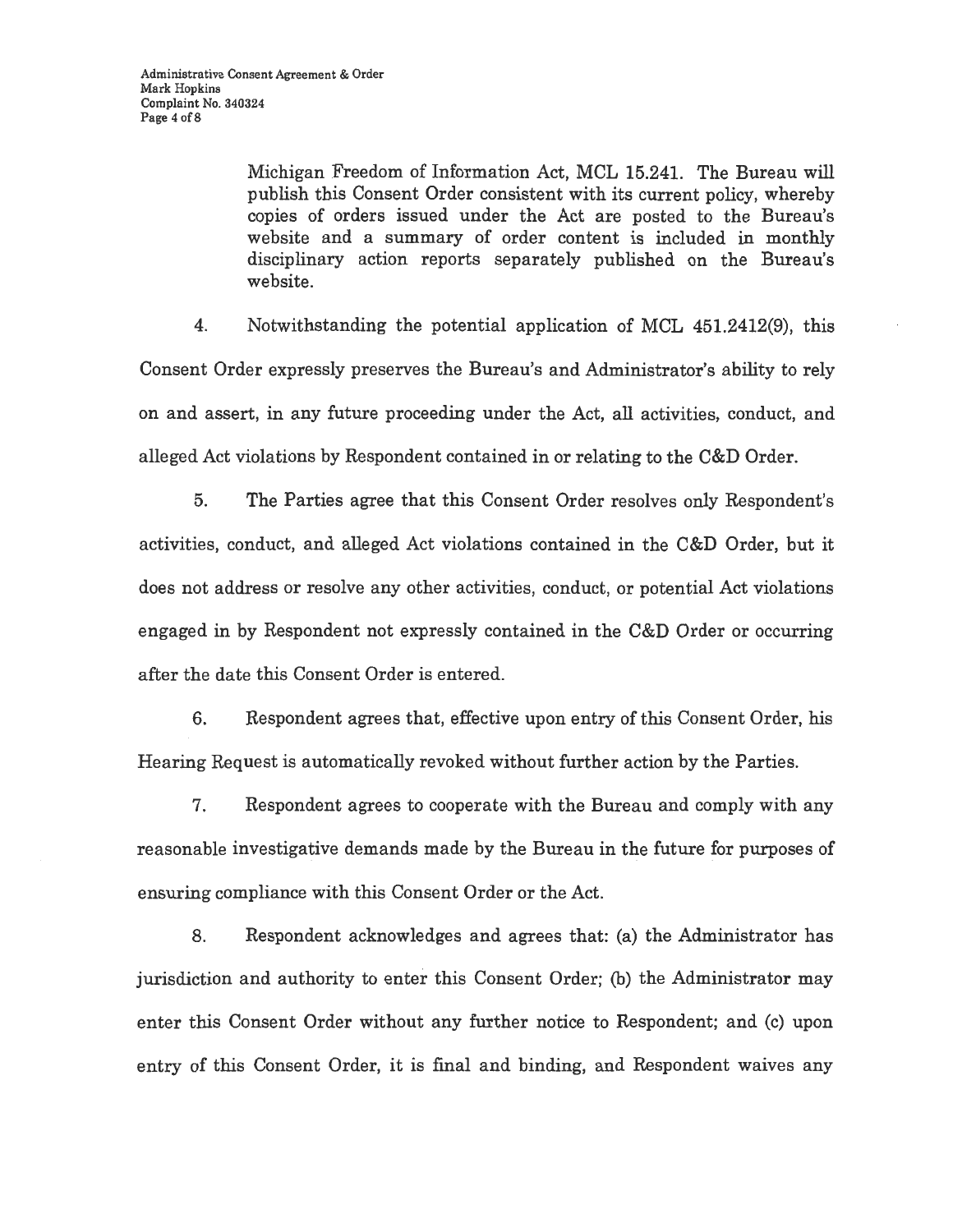right to a hearing or appeal of this Consent Order and the C&D Order under the Act, the rules promulgated under the Act or the predecessor Act, the Administrative Procedures Act of 1969, 1969 PA 306, MCL 24.201 *et seq.,* or other applicable law.

9. The Parties understand and agree that this Consent Order will be presented to the Administrator for her final approval as evidenced by its entry, and that the Administrator may, in her sole discretion, decide to accept or reject this Consent Order. If the Administrator accepts this Consent Order by entering it, this Consent Order becomes fully effective and binding in accordance with Paragraph B.8. above. If the Administrator rejects this Consent Order by refusing to enter it, the Parties waive any objection to submitting the Hearing Request for adjudication through a formal administrative proceeding and the Administrator remaining the final decisionmaker at the conclusion of that proceeding.

10. The Parties acknowledge and agree that this Consent Order contains the entire understanding of the Parties and supersedes and forever terminates all prior and contemporaneous representations, promises, agreements, understandings, and negotiations, whether oral or written, with respect to its subject matter. The Parties further agree that this Consent Order may only be amended, modified, or supplemented by a duly executed writing signed by each Party and approved by Order of the Administrator.

11. The Parties acknowledge and represent that: (a) each Party has read this Consent Order in its entirety and fully understands all of its terms, conditions, ramifications, and consequences; (b) each Party unconditionally consents to the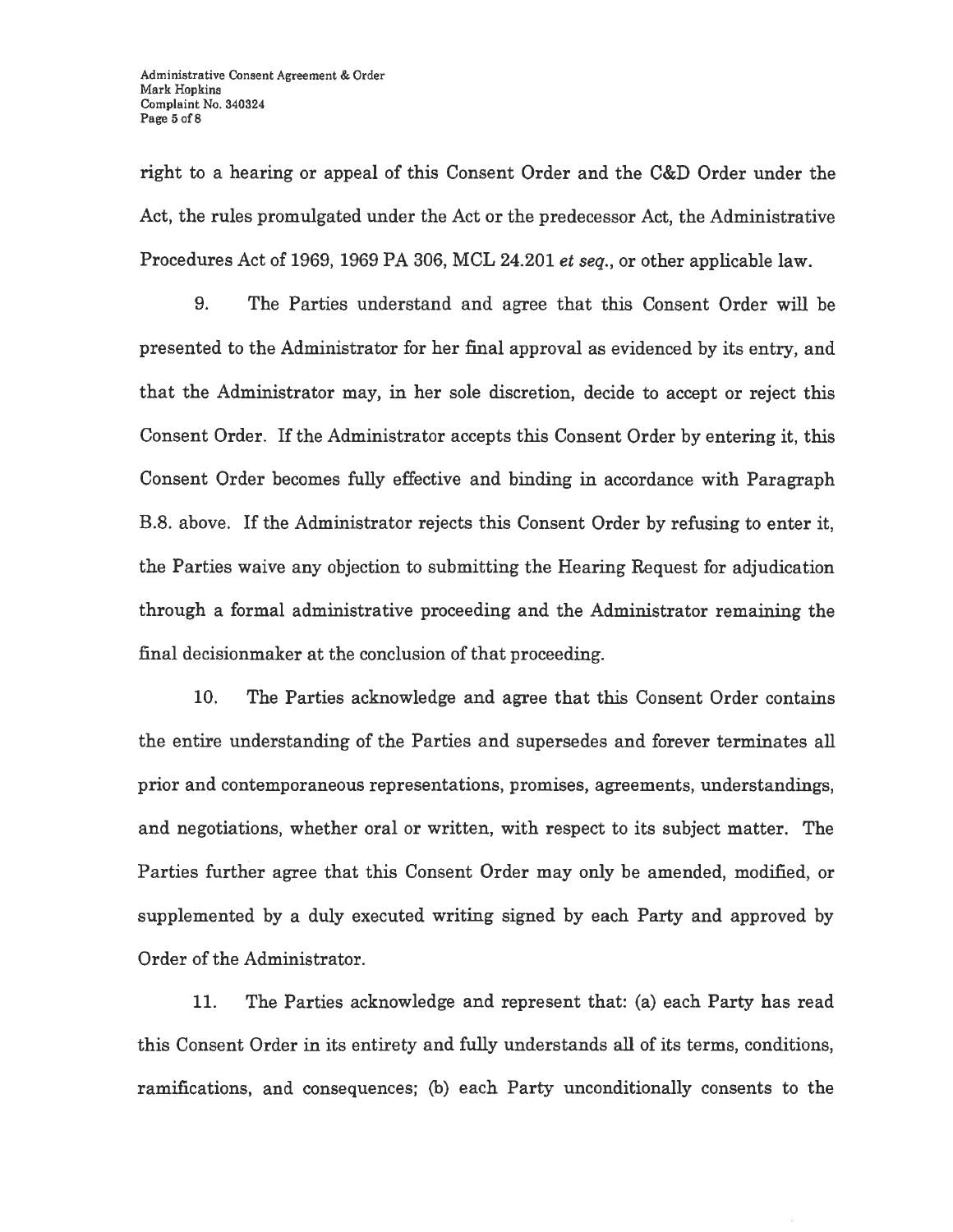terms of this Consent Order; (c) each Party has consulted with or had ample opportunity to consult with legal counsel of his, her, or its choosing prior to executing this Consent Order; (d) each Party has freely and voluntarily signed this Consent Order; and (e) the consideration received by each Party as described in this Consent Order is adequate.

12. The Parties acknowledge and agree that the Administrator retains the right to pursue any action or proceeding permitted by law to enforce the provisions of this Consent Order.

13. The Parties agree that facsimile or electronically-transmitted signatures may be submitted in connection with this Consent Order and are binding on that Party to the same extent as an original signature.

Through their signatures, the Parties agree to the above terms and

conditions. Signed: Mark Hopkins Acknowledged and Reviewed by: Signed: Kyle R. Riem Attorney for Respondent

Dated:  $|-20 - 20$ 

Dated: t I

Approved by: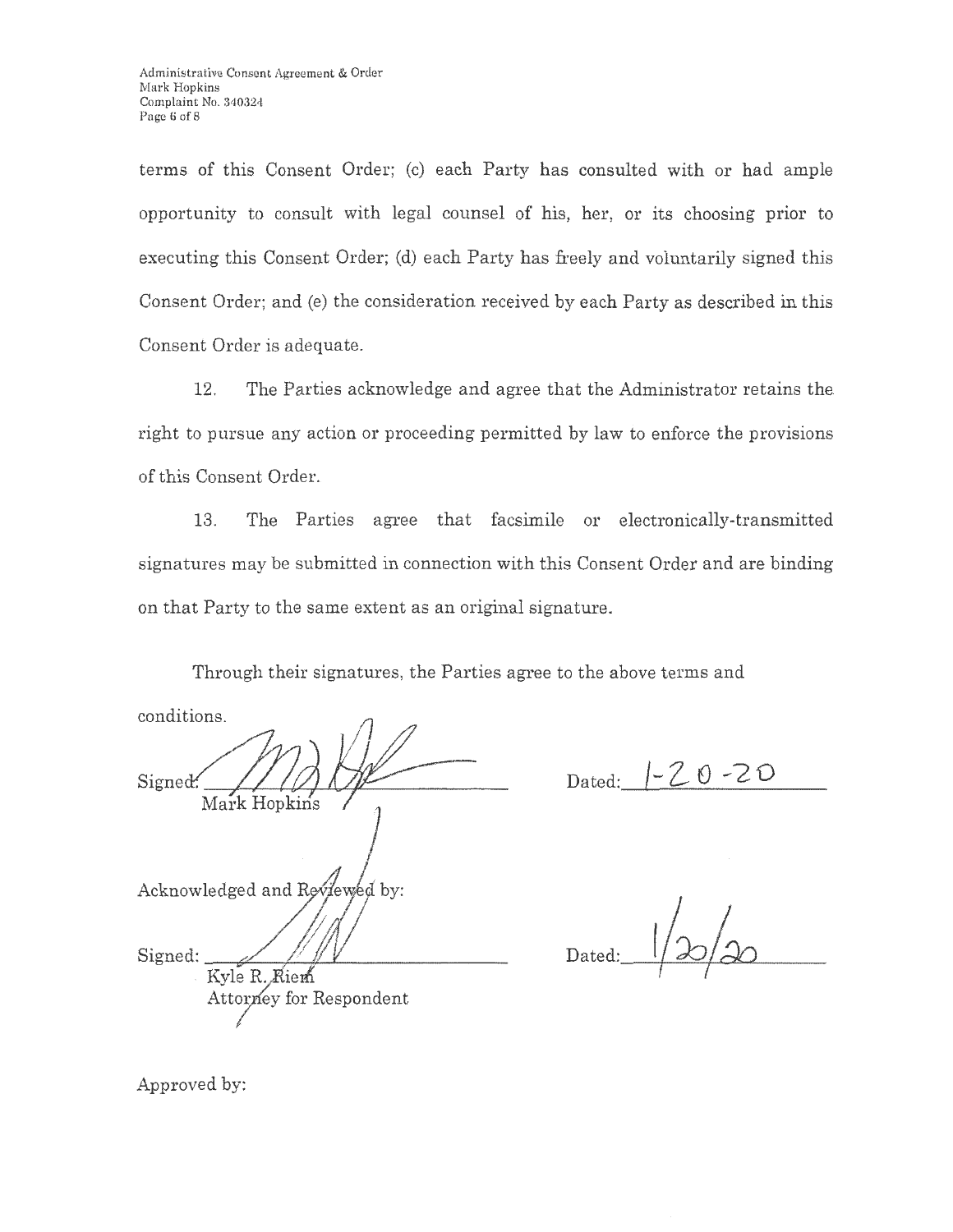**Administrative Consent Agreement** & **Order Mark Hopkins Complaint No. 340324 Page 7 of8** 

Signed: <u>Umrly L. Urgue</u> Dated: 1.27.20

Timothy L. Teagu $\theta$ Securities & Audit Division Director Corporations, Securities & Commercial Licensing Bureau

 $\overline{a}$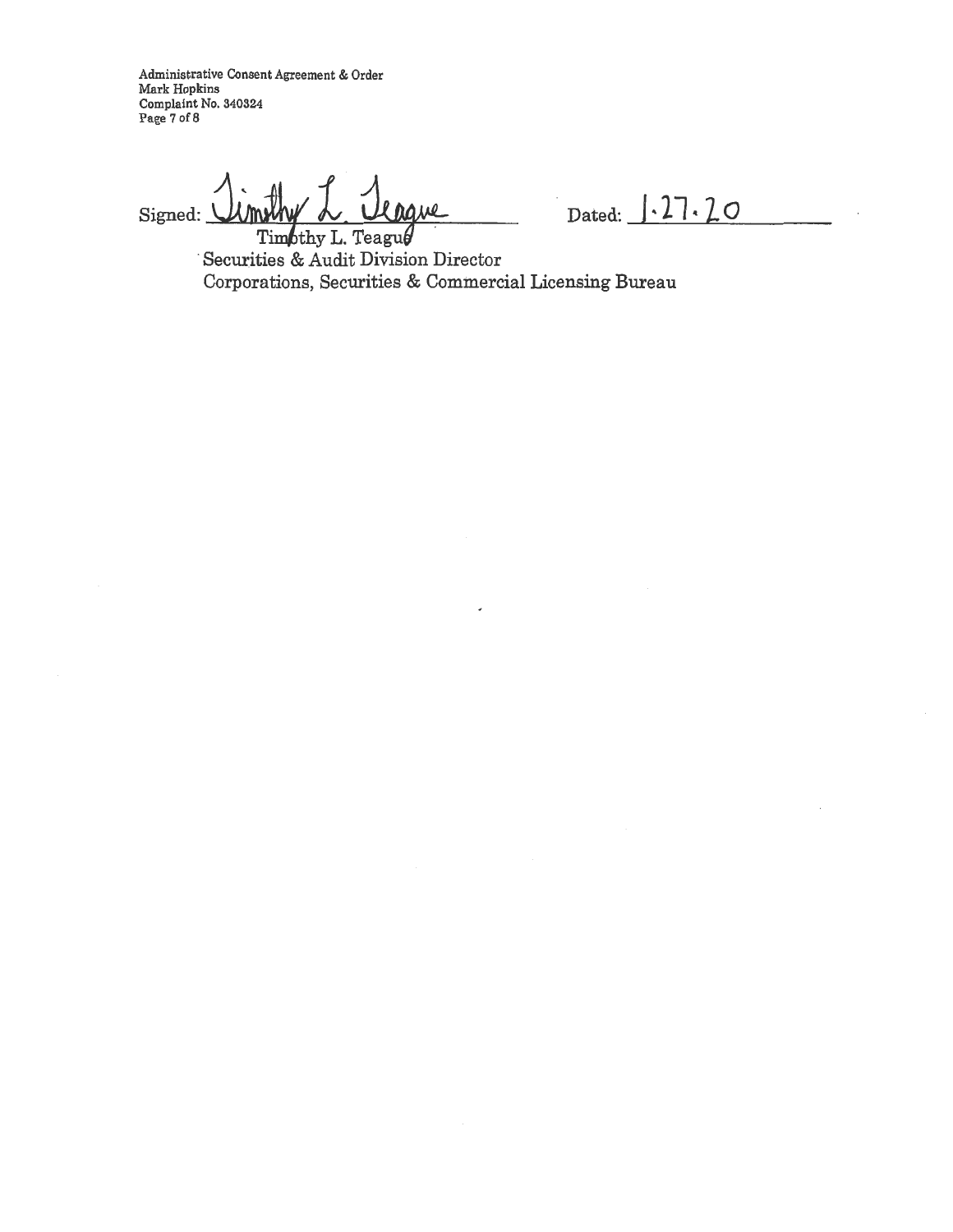Administrative Consent Agreement & Order Mark Hopkins Complaint No. 340324 Page 8 of 8

### C. **ORDER**

The Administrator NOW, THEREFORE, ORDERS:

THE TERMS AND CONDITIONS IN THE FOREGOING FULLY EXECUTED CONSENT AGREEMENT ARE INCORPORATED BY REFERENCE AND MADE BINDING AND EFFECTIVE THROUGH THIS CONSENT ORDER.

By:  $\alpha$  *L*<br>Linda Clegg

Interim Administrator and Interim Director Corporations, Securities & Commercial Licensing Bureau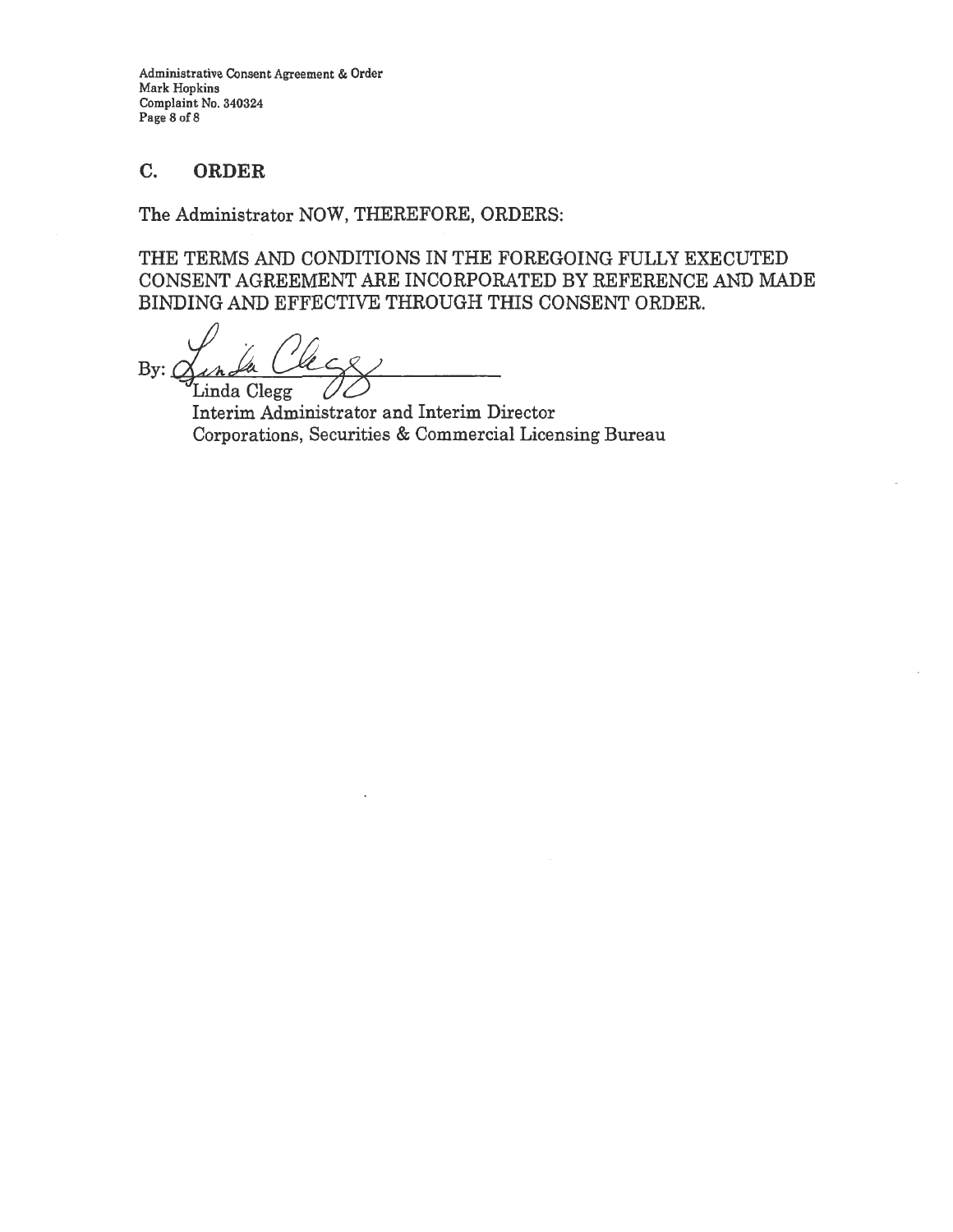### **STATE OF MICHIGAN DEPARTMENT OF LICENSING AND REGULATORY AFFAIRS CORPORATIONS, SECURITIES & COMMERCIAL LICENSING BUREAU**

In the matter of: Agency No. 340324

MARK HOPKINS CRD# 2653473

Respondent.

I

**J**sued and entered This **18** day of November, 2019

## NOTICE AND ORDER TO CEASE AND DESIST

Julia Dale, the Director ("Administrator") of the Corporations, Securities & Commercial Licensing Bureau ("the Bureau"), pursuant to her statutory authority and responsibility to administer and enforce the Michigan Uniform Securities Act (2002), 2008 PA 551 , as amended, MCL 451.2101 *et seq* ("Securities Act"), hereby orders Mark Hopkins ("Respondent") to cease and desist from making untrue statements of material facts or omitting to state material facts necessary to make other statements made not misleading in connection with the offer or sale of securities, contrary to the Securities Act. Respondent is notified of the opportunity to request a hearing in this matter.

## **I. BACKGROUND**

#### **A. The Respondent**

1. Mark Hopkins (CRD#2653473, "Respondent") was registered as an agent of American Portfolios Financial Services, Inc. (CRD#18487, "American Portfolios"), a Michigan-registered broker-dealer, until on or around December 14, 2018 when he was permitted to resign for accepting customer funds for an investment not on the books of the broker-dealer without obtaining approval from the firm.

### **B. Findings of Fact**

1. The Bureau conducted an investigation of Respondent's activities after learning of Respondent's conduct in the securities industry.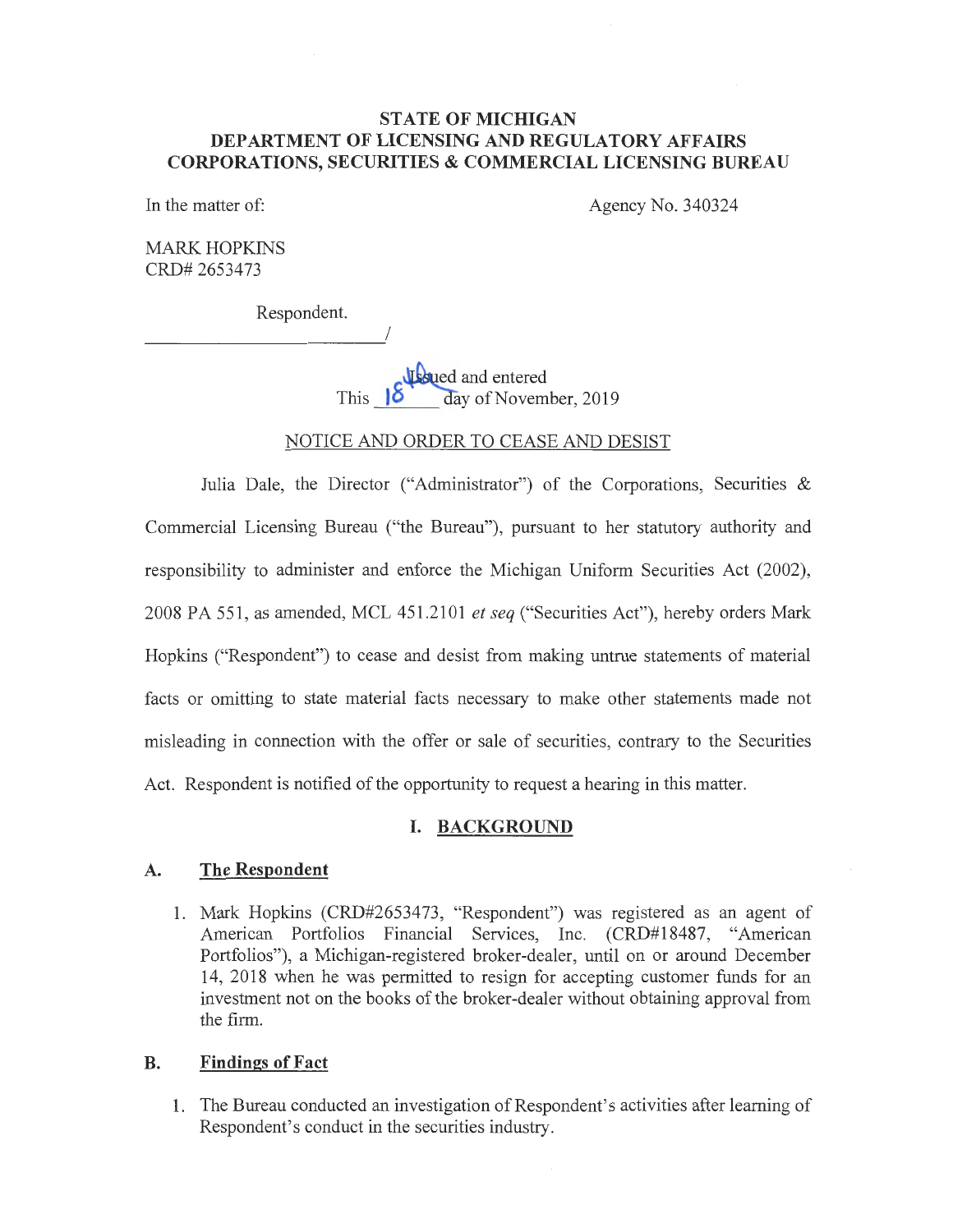- 2. The investigation developed evidence that Respondent convinced a Michigan customer, KC, to liquidate \$400,000 of marketable securities to invest the proceeds in a "credit union" investment that would pay six percent to seven percent in approximately nine months. KC became concerned when he was unable to get information about the investment from Respondent and contacted the credit union. The credit union told KC Respondent never made any investment with the institution over which KC had any ownership or control.
- 3. American Portfolios discovered the check drawing \$400,000 on the client account and questioned Respondent about the matter. Respondent admitted to the transaction and was directed by American Portfolios to return the funds to  $KC<sup>1</sup>$ Respondent told American Portfolios that he refunded KC, but never actually returned the money. Respondent was terminated by American Portfolios in December of 2018 because of the activities described herein.
- 4. A reasonable investor might consider it important to his or her investment decision to know that liquidated investment funds would not be reinvested on the customer's behalf as represented by his or her securities agent, but instead would be put in an account over which the investor has no ownership or control.

# II. **RELEVANT STATUTORY PROVISIONS**

1. Section 501 of the Securities Act, MCL 451.2501, states in part:

It is unlawful for a person, in connection with the offer, sale, or purchase of a security or the organization or operation of a Michigan investment market under article 4A, to directly or indirectly do any of the following:

\*\*\*

(b) Make an untrue statement of a material fact or omit to state a material fact necessary in order to make the statements made, in the light of the circumstances under which they were made, not misleading ...

## III. **CONCLUSIONS OF LAW**

1. Respondent Mark Hopkins, in connection with the offer or sale of securities, omitted a material fact necessary to make other statements made not misleading when he recommended that KC liquidate securities to be invested in a credit union investment on KC's behalf, but omitted to state that the liquidated funds would not be invested in an account over which KC had any ownership or control, contrary to section 501 of the Securities Act, MCL 451.2501.

<sup>&</sup>lt;sup>1</sup> American Portfolios represented to Bureau staff that it repaid the customer the \$400,000.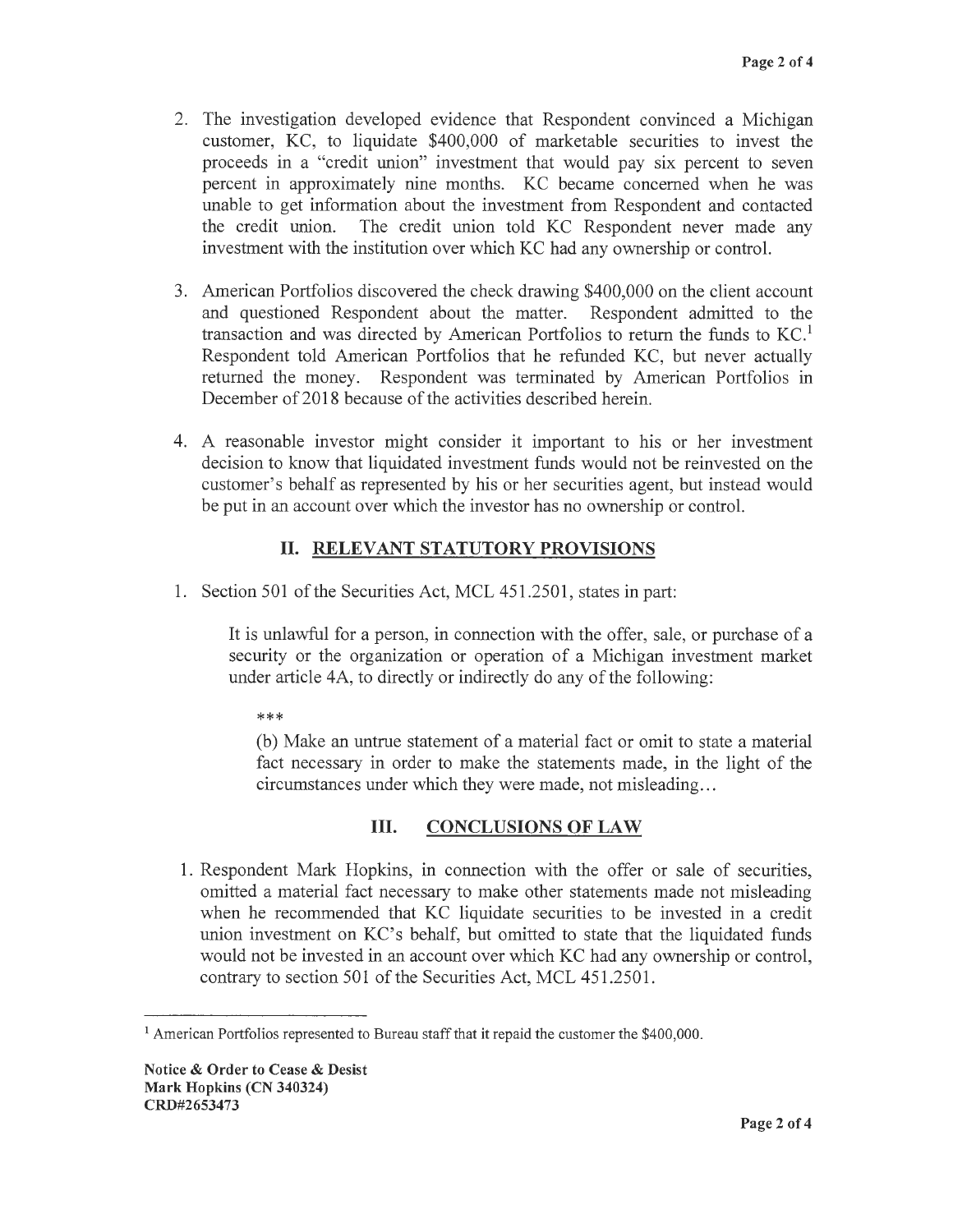### IV. ORDER

IT IS THEREFORE ORDERED, pursuant to section 604 of the Securities Act, MCL 451.2604, that:

- A. Respondent shall immediately CEASE AND DESIST from misstating or omitting to state material facts necessary to make other statements made not misleading in connection with the offer or sale of securities, contrary to the Securities Act.
- B. Pursuant to section 604(2) of the Securities Act, this Notice and Order to Cease and Desist is IMMEDIATELY EFFECTIVE.
- C. In her Final Order, the Administrator, under section 604(4) of the Securities Act, MCL 451.2604(4), intends to impose a civil fine of \$10,000.00 against Respondent.
- D. Pursuant to section 508 of the Securities Act, MCL 451.2508, a person that willfully violates the Securities Act, or an order issued under the Securities Act, is guilty of a felony punishable by imprisonment for not more than 10 years or a fine of not more than \$500,000.00 for each violation, or both. An individual convicted of violating a rule or order under this act may be fined, but shall not be imprisoned, if the individual did not have knowledge of the rule or order.

# **V. NOTICE OF OPPORTUNITY FOR HEARING**

Section 604 of the Securities Act, MCL 451.2604, provides that Respondent has 30 days beginning with the first day after the date of service of this Notice and Order to Cease and Desist to submit a written request to the Administrator asking that this matter be scheduled for a hearing. If the Administrator receives a written request in a timely manner, the Administrator shall schedule a hearing within 15 days after receipt of the request. The written request for a hearing must be addressed to:

> Corporations, Securities & Commercial Licensing Bureau Regulatory Compliance Division P.O. Box 30018 Lansing, MI 48909

## **VI. ORDER FINAL ABSENT HEARING REQUEST**

A. Under section 604 of the Securities Act, MCL 451.2604, the Respondent's failure to submit a written request for a hearing to the Administrator within 30 days after the service date of this **NOTICE AND ORDER TO CEASE AND DESIST** shall result in this order becoming a **FINAL ORDER** by operation of law. The **FINAL** 

**Notice** & **Order to Cease** & **Desist Mark Hopkins (CN 340324) CRD#2653473**